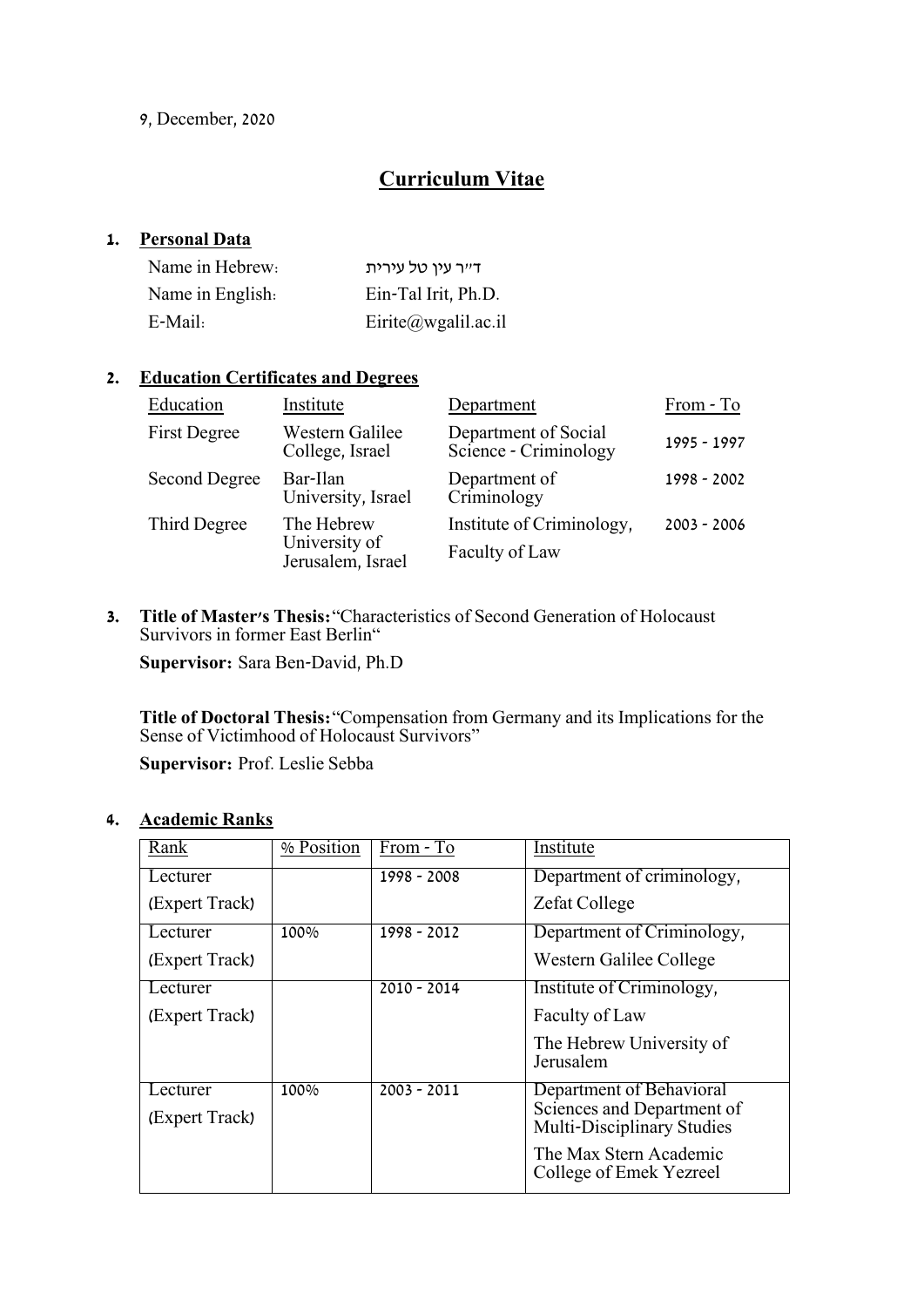| Rank                                 | % Position | From - To        | Institute                                                                                                                                                                      |
|--------------------------------------|------------|------------------|--------------------------------------------------------------------------------------------------------------------------------------------------------------------------------|
| Senior<br>Lecturer<br>(Expert Track) | 100%       | $2012 - 2018$    | Department of Criminology,<br>Department of Behavioral<br>Sciences and Department of<br><b>Multi-Disciplinary Studies</b><br>The Max Stern Academic<br>College of Emek Yezreel |
| Senior<br>Lecturer<br>(Expert Track) | 100%       | $2018$ - present | Department of Criminology<br>Western Galilee College                                                                                                                           |

# **5. Supervising Graduate and Post-Graduate Students**

Names of B.A. - Excellency Project Students

| Name of Student    | <b>Year of Completion</b> | Titel of Thesis                                                                   |
|--------------------|---------------------------|-----------------------------------------------------------------------------------|
| <b>Efrat Polak</b> | August, 2008              | Motherhood in Prison among Women-<br>prisoners                                    |
| Shiri Bitner       | September, 2016           | Social Attitudes toward Blaming the<br>Victim                                     |
| Yam Gurion         | September, 2018           | Behind bars: Blurring the national Arab-<br>Jewish identity in the world of crime |

# **6. Research Grants**

| From-To | Funding Agency                            | <u>Title of</u><br>Research        | Amount | Names of Research<br>Partners             |
|---------|-------------------------------------------|------------------------------------|--------|-------------------------------------------|
| 2000    | Jewish Agency for<br>Israel, Project 2000 | Diagnosing Sex<br><b>Offenders</b> |        | 16,000 IS.   Ben-David Sara<br>Jaeger Lea |

# **7. Positions Held**

| From-To       | Institute                                                                                 | Position                                                                                                    |
|---------------|-------------------------------------------------------------------------------------------|-------------------------------------------------------------------------------------------------------------|
| 1999 - 2005   | <b>Zefat College</b>                                                                      | Administrating Practice-Program for<br>Criminology-Students in Prisons                                      |
| 1999 - 2006   | Western Galilee College                                                                   | Administrating Practice-Program for<br>Criminology-Students in Prisons                                      |
| $2003 - 2004$ | The Max Stern Academic<br>College of Emek Yezreel                                         | Member of the review committee of the<br>Criminology curriculum in the<br>department of Behavioral Sciences |
| $2009 - 2018$ | The Max Stern Academic<br>College of Emek Yezreel                                         | Head of Criminology Unit, Department<br>of General Studies                                                  |
| $2011 - 2018$ | Department of<br>Criminology, The Max<br>Stern Academic College of<br><b>Emek Yezreel</b> | <b>Students Counsel</b>                                                                                     |
| $2011 - 2018$ | Department of<br>Criminology, The Max<br>Stern Academic College of                        | Member of Teaching Committee                                                                                |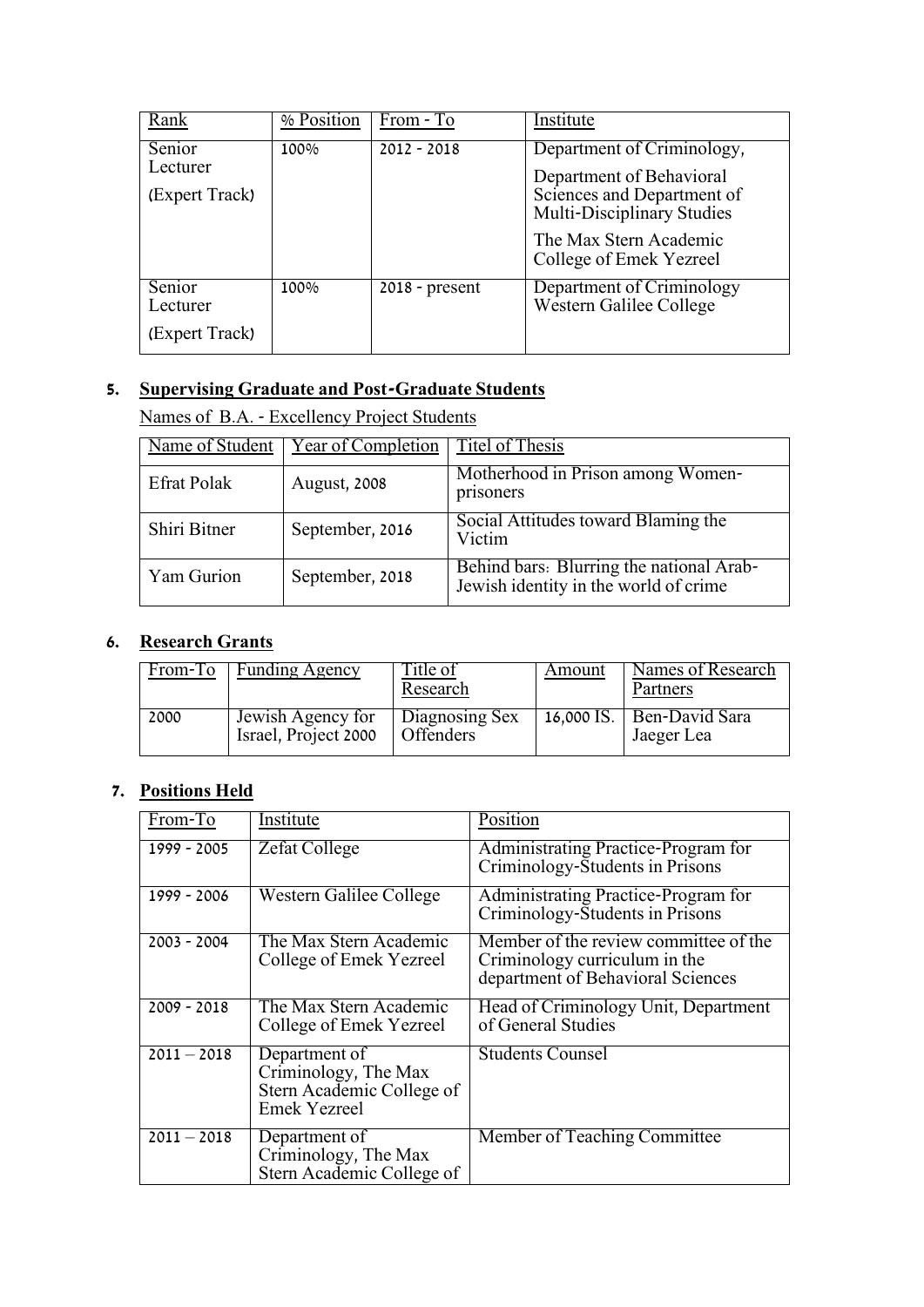| From-To             | Institute                                                                                 | Position                                           |
|---------------------|-------------------------------------------------------------------------------------------|----------------------------------------------------|
|                     | <b>Emek Yezreel College</b>                                                               |                                                    |
| $2011 - 2018$       | Department of<br>Criminology, The Max<br>Stern Academic College of<br><b>Emek Yezreel</b> | Member of Students Exceptions<br>Committee         |
| $2014 - 2016$       | The Max Stern Academic<br>College of Emek Yezreel                                         | Member of the Committee of Student<br>Discipline   |
| $2014 - 2018$       | The Max Stern Academic<br>College of Emek Yezreel                                         | Commissioner of prevention of Sexual<br>Harassment |
| $2018 -$<br>present | Department of<br>Criminology, Western<br>Galilee College                                  | <b>Students Counsel</b>                            |

## **8. Additional Professional Experience (Public Positions)**

| Dates       | Name of Institution                                     | Ranks                                     |  |
|-------------|---------------------------------------------------------|-------------------------------------------|--|
| 2004 - 2009 | "AHAVA" Children & Youth Village                        | Member of the Board                       |  |
|             | Kityat-Bialik, Israel                                   | of Directors                              |  |
| 1990 - 1991 | The Association of Rape Crisis Center, Haifa,<br>Israel | Assistance by phone<br>and Support groups |  |

# **9. Scientific Areas of Specialization:**

Victimization, Genocide, Crime prevention, Moral judgment, Sexual Harassment, Criminal justice system and human rights.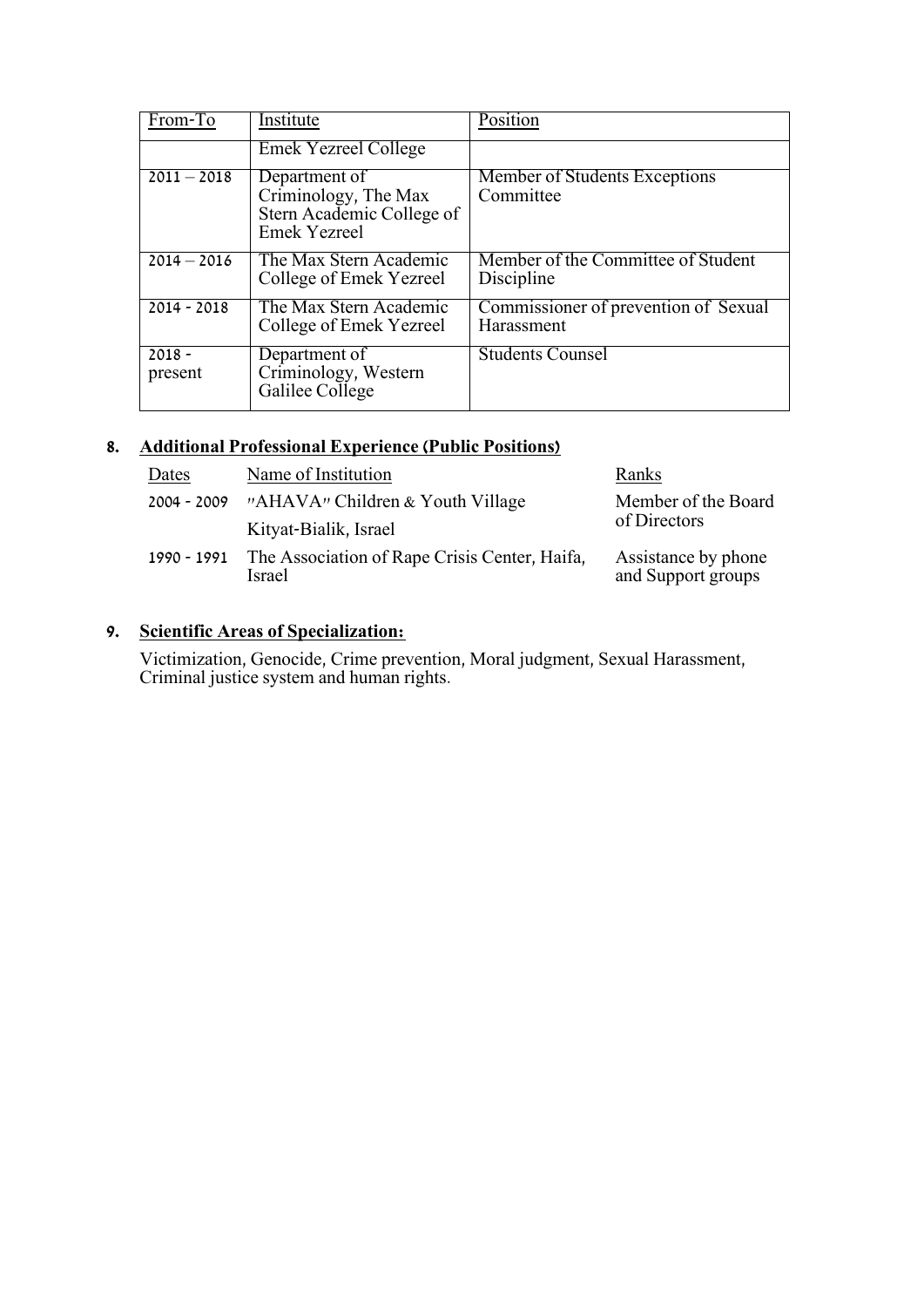# **Publications**

### Irit Ein-Tal, Ph.D.

## **A. Refereed Publications**

Peled Laskov, R., **Ein-Tal, I**. & Cojocaru, L. (2020). Flattering or Enraging? Shades of grey in feelings and perceptions towards sexual harassment. Israel- Criminology. (Accepted). (in Hebrew)

**Ein-Tal, I**. (2020). Victimization classification of Holocaust survivors. Israel-Criminology, 9, 259-285. (in Hebrew)

Peled Laskov, R., **Ein-Tal, I**. & Cojocaru, L. (2020). How Does it Feel? Factors Predicting Emotions and Perceptions Towards Sexual Harassment. International Journal of Criminology and Sociology, 9, 37-51.

Maor, G. & **Ein-Tal, I**. (2010). Freud's major psychoanalysis theory: a criminological perspective. Maagaley Hanefesh, 3, 82-90.

## **B. Non-Refereed Publications**

Turjeman Hagit and Ein-Tal Irit. (2011). Validity pre-test study of the Hebrew version of the Moral Judgment Test, MJT .

<http://www.uni-konstanz.de/ag-moral/mut/mjt-certification.htm>

Turjeman Hagit and Ein-Tal Irit. (2011). Validation of the Hebrew version of the Moral Judgment Test, MJT.

[http://www.uni-konstanz.de/ag-moral/mut/mjt-certification.htm#certified\\_versions](http://www.uni-konstanz.de/ag-moral/mut/mjt-certification.htm#certified_versions)

## **C. Papers Presented At Scientific Conferences**

#### **International Conferences**

| Date       | Name of<br>Conference                                               | Place of<br>Conference       | Subject of<br>Lecture/Discussion/Comments                                                                   | Role                            |
|------------|---------------------------------------------------------------------|------------------------------|-------------------------------------------------------------------------------------------------------------|---------------------------------|
| 19.9.2019  | 19th Annual<br>Conference<br>of the ESC                             | Gent,<br><b>Brlgium</b>      | <b>Flattering or Enraging? Factors</b><br>predicting Emotions Towards<br>Sexual Harassment                  |                                 |
| 19.9.2019  | $19th$ Annual<br>Conference<br>of the ESC                           | Gent,<br><b>Brlgium</b>      | Social control and criminal<br>justice                                                                      | Chair of<br>discussion<br>group |
| 14.11.2018 | 2014 Annual<br>Meeting<br><b>ASC</b>                                | Atlanta,<br>Georgia<br>U.S.A | Active and passive minority<br>groups involvement in crime,<br>victimization and criminal<br>justice system |                                 |
| 31.8.2018  | 18th Annual<br>Conference<br>of the ESC                             | Sarajevo,<br><b>Bosnia</b>   | <b>Characteristics of Second</b><br>Generation of Holocaust<br>Survivors in former East Berlin              |                                 |
| 8.1.2018   | World<br>Academy of<br>Science,<br>Engineering<br>and<br>Technology | Singapore                    | Inappropriate behavior or<br>Sexual Harassment - What does<br>Men and Women Think about<br>it?              |                                 |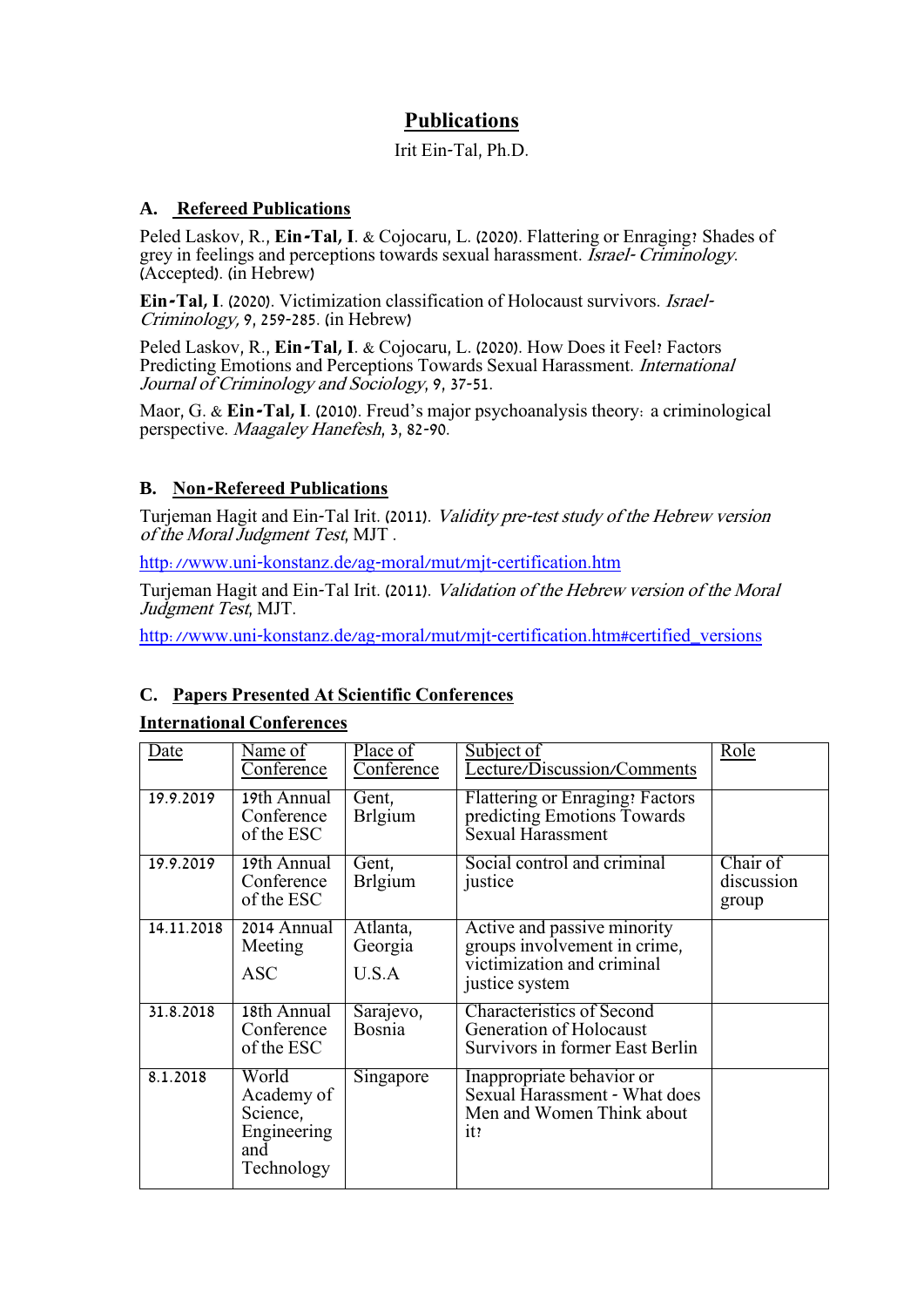| <u>Date</u> | Name of<br>Conference                   | Place of<br>Conference                    | Subject of<br>Lecture/Discussion/Comments                                                                        | <u>Role</u>                     |
|-------------|-----------------------------------------|-------------------------------------------|------------------------------------------------------------------------------------------------------------------|---------------------------------|
| 14.9.2017   | 17th Annual<br>Conference<br>of the ESC | Cardiff,<br>Walse                         | Inappropriate behavior or<br>Sexual Harassment - What does<br>Men and Women Think about<br>it?                   |                                 |
| 16.11.2016  | 2014 Annual<br>Meeting<br><b>ASC</b>    | New-<br>Orleans<br>Louisiana<br>U.S.A     | Juvenile Delinquent Behavior.<br>Is it Low Morality or Rational<br>Choice?                                       |                                 |
| 16.6.2016   | Stockholm<br>Criminology<br>Symposium   | Stockholm,<br>Sweeden                     | Sense of victimhood and coping<br>strategies: a new victimization<br>classification                              |                                 |
| 15.6.2016   | Stockholm<br>Criminology<br>Symposium   | Stockholm,<br>Sweeden                     | Shades of Gray - Perceptions<br>and Attitudes Towards Sexual<br>Harassment                                       |                                 |
| 10.6.2015   | Stockholm<br>Criminology<br>Symposium   | Stockholm,<br>Sweeden                     | Non acceptable behavior or<br><b>Sexual Harassment</b><br>Perceptions and attitudes<br>towards Sexual Harassment |                                 |
| 10.6.2015   | Stockholm<br>Criminology<br>Symposium   | Stockholm,<br>Sweeden                     | Selected studies on<br>contemporary criminology                                                                  | Chair of<br>discussion<br>group |
| 20.11.2014  | 2014 Annual<br>Meeting<br><b>ASC</b>    | San-<br>Francisco<br>California<br>U.S.A. | Victimization Classification<br>of Coping with Victimization.<br>Rediscovering the Victims of<br>Crime           |                                 |
| 12.9.2014   | 14th Annual<br>Conference<br>of the ESC | Prague,<br>Czech<br>Republic              | Violent victimization.<br>Classification of coping<br>strategies for surviving<br>victimization experiences      |                                 |
| 10.6.2013   | Stockholm<br>Criminology<br>Symposium   | Stockholm,<br>Sweeden                     | Juvenile Delinquent Behavior<br>and its Enforcement: Is it Low<br>Morality or Rational Choice?                   |                                 |
| 11.6.2012   | Stockholm<br>Criminology<br>Symposium   | Stockholm,<br>Sweeden                     | Victimization Classification of<br>Genocide Survivors:<br>A Victimological Examination                           |                                 |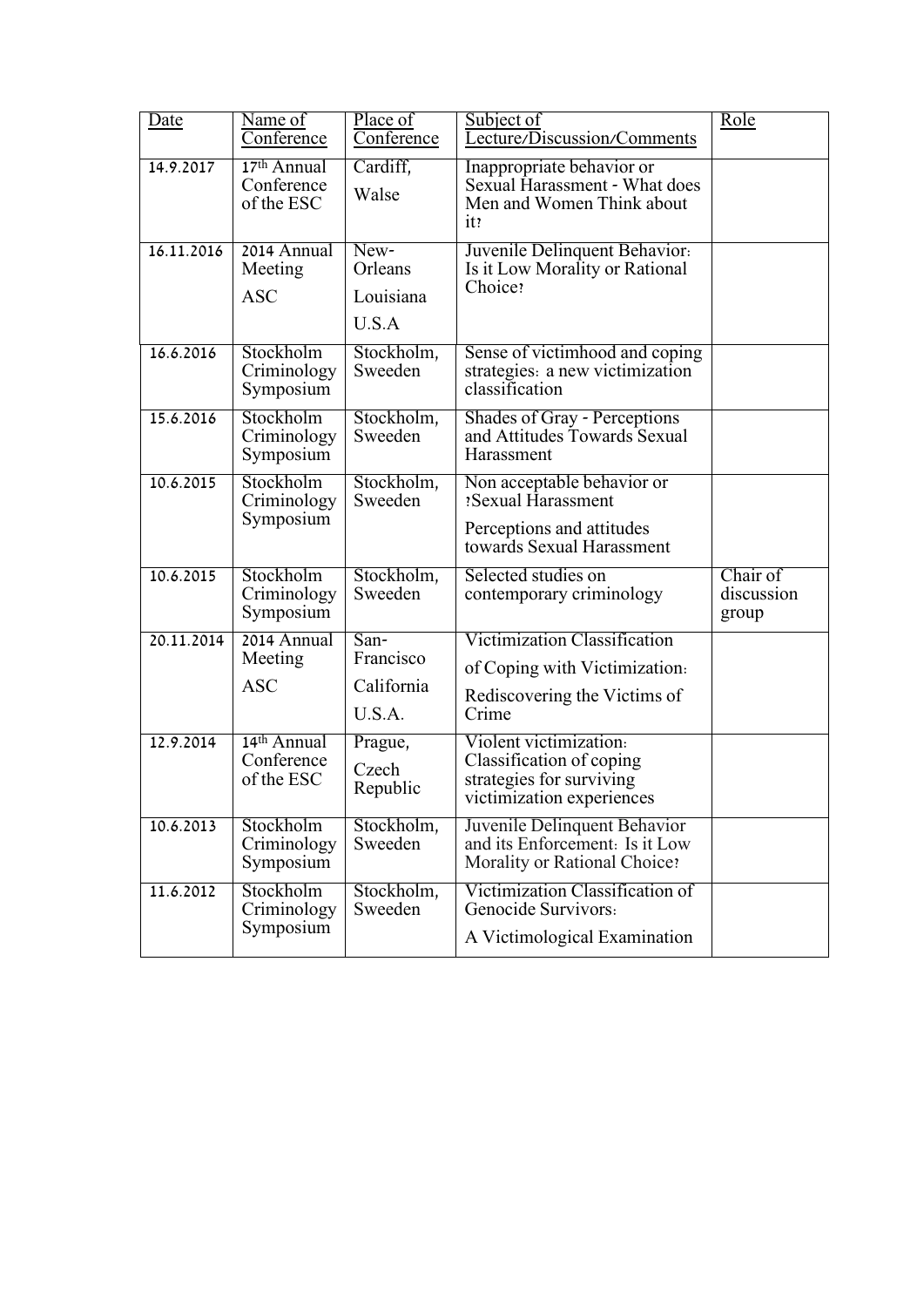## **Local Conferences**

| <u>Date</u> | Name of<br>Conference                                                                                                                        | Place of<br>Conference                                               | Subject of<br>Lecture/Discussion/Comments                                                                            | Role                      |
|-------------|----------------------------------------------------------------------------------------------------------------------------------------------|----------------------------------------------------------------------|----------------------------------------------------------------------------------------------------------------------|---------------------------|
| 30.5.2019   | The Israeli<br>Society of<br>Criminology                                                                                                     | Natanya                                                              | The hidden side of Genocide -<br>Intergenerational-Transference                                                      |                           |
| 27.6.2016   | 5th Global<br>Conference on<br>Genocide,                                                                                                     | The Hebrew<br>University<br>Jerusalem                                | Victimization Classification of<br><b>Holocaust Survivors</b>                                                        |                           |
| 26.6.2015   | The Israeli<br>Society of<br>Criminology                                                                                                     | Ramat-<br>Rachel,<br>Jerusalem                                       | Non acceptable behavior or<br><b>Sexual Harassment?</b><br>Perceptions and attitudes<br>towards Sexual Harassment    |                           |
| 9.5.2013    | The Israeli<br>Society of<br>Criminology                                                                                                     | Hilton,<br>Jerusalem                                                 | Victimization Classification of<br>Genocide Survivors:<br>A Victimological Examination                               |                           |
| 26.1.2012   | The second<br>Generation:<br>challenges and<br>coping                                                                                        | <b>Beit</b><br>Hatfutsot,<br>Tel-Aviv<br>University                  | The Second Generation of<br>Holocaust Survivors in former<br><b>East Berlin</b>                                      | <b>Invited</b><br>lecture |
| 10.1.2012   | Deutsch in<br>Israel; Das<br>zwiespaeltige<br>Veraeltnis der 2.<br>Generation zur<br>deutschen<br>Sprache und<br>Kultur                      | Goethe-<br>Institut<br>Asia House<br>Tel-Aviv                        | The Jewish Identity of Second<br>Generation of Holocaust<br><b>Survivors in former East Berlin</b><br>(in German)    | <b>Invited</b><br>lecture |
| 27.10.2011  | Violation in<br>Hospitals                                                                                                                    | Hadassah<br>Ein-Kerem                                                | Nurses and E.R. Stuff's<br>Victimization                                                                             | <b>Invited</b><br>lecture |
| 18.5.2011   | Research<br>workshop                                                                                                                         | The Max<br><b>Stern</b><br>Academic<br>College of<br>Emek<br>Yezreel | Victimological categorization<br>of Holocaust Survivors                                                              |                           |
| 8.12.2008   | Sprachheimat<br>VS.<br>Familiensprache<br>Die<br>Transformation<br>der deutschen<br>Sprache von der<br>1. zur 2.<br>Generation der<br>Jeckes | Hebrew<br>University<br>of<br>Jerusalem                              | <b>Characteristics of Second</b><br>Generation of Holocaust<br><b>Survivors in former East Berlin</b><br>(in German) |                           |